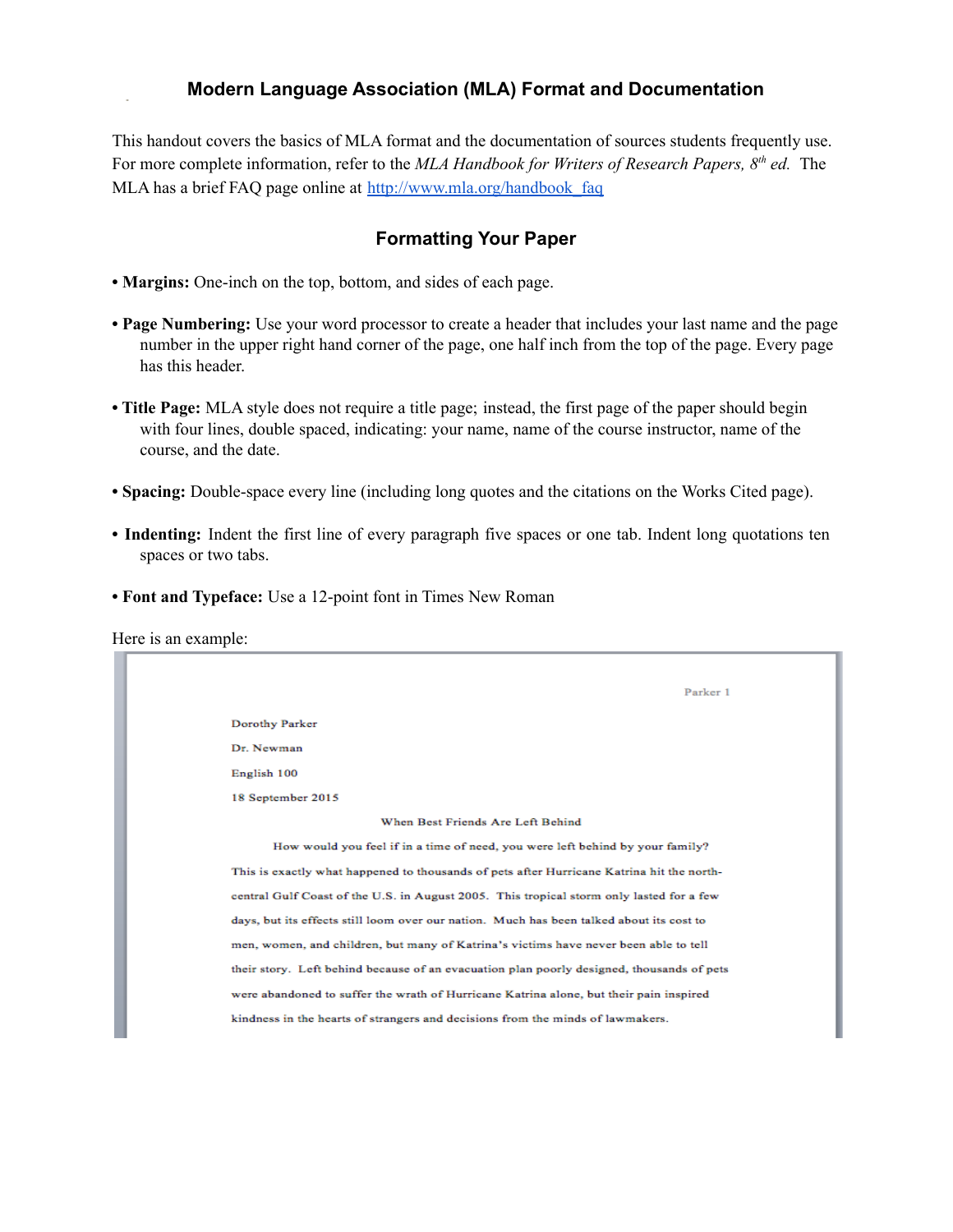# **Creating the "Works Cited" Page**

• Continue the page numbering sequence from the main body of your paper.

• Center the words "Works Cited" one inch from the top of the page.

• Continue double-spacing.

• If the citation takes up more than one line of the page, indent the remaining line(s) one-half inch from the left margin.

• Alphabetize the works you cite by the last name of the author. If there is no known author, alphabetize by the first word in the title of the work other than *A, An,* or *The.*

Here is an example:

Johnson 12

# Works Cited

Bernstein, Mark. "10 Tips on Writing the Living Web." *A List Apart: For People Who Make Websites*, 16 Aug. 2002, alistapart.com/article/writeliving. Accessed 4 Mar. 2019.

Didion, Joan. "On Going Home." *The Beacon Book of Essays by Contemporary American Women.* Edited by Wendy Martin. Beacon, 1996, pp. 126-153.

Gould, Elizabeth. "Women Working in Music Education: The War Machine." *Philosophy of Music Education* Review, vol. 17, no. 2, 2009, pp. 126-143. *Project Muse,* doi:10.1017/S0018246X06005966. Accessed 23 Mar. 2019.

Gregory, Phillipa. *The Other Boleyn Girl: A Novel.* Simon, 2001.

Stewart, Maria W. "Two Texts on Children and Christian Education." *PMLA*, vol. 123, no. 1, 2008, pp. 156-165.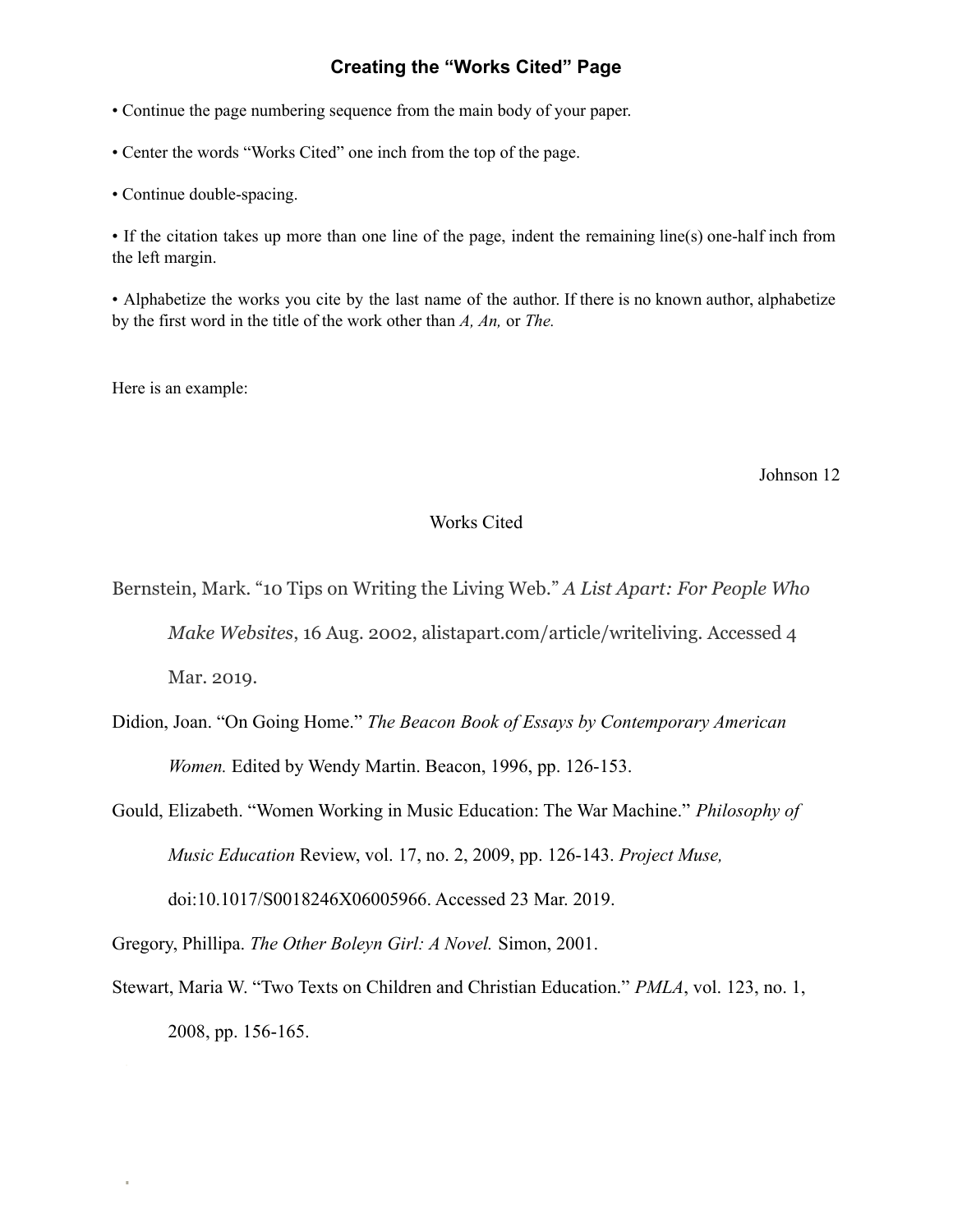### **Sample Works Cited Page Entries**

#### **• A Book by a Single Author**

Last name, First name. *Title of the Book.* Name of the Publisher, year.

Gregory, Phillipa. *The Other Boleyn Girl: A Novel.* Simon, 2001.

#### **• A Book by Two Authors**

If the book has two or more authors, list their names in the same order they appear on the title page of the book. **Reverse only the name of the first author,** follow it with a comma, and give the second name in normal order.

Last name, First name, and First name Last name. *Title of the Book.* Name of the Publisher, year.

Witte, Stephen P., and Lester Faigley. *Evaluating College Writing Programs.* Southern Illinois UP,

2011.

### **• A Book by More than Two Authors**

If the book has more than two authors, reverse only the name of the first author and follow it with a comma and *et al* (and others).

Last name, First name, and *et al*. *Title of the Book.* Name of the Publisher, year.

Wild, Oliver, and *et al*. *Winds of Change.* Pearson, 2019.

## **• A Book with a Subtitle**

Last name, First name. *Title of the Book: Subtitle.* Name of the Publisher, year.

Young, Aura. *Too Scary to Tell: A Haunted Story.* Laurel, 2007.

## **• A Book with a Volume**

Last name, First name. *Title of the Book.* Vol., Name of the Publisher, year.

Lewis, Lisa. *American Women.* Vol. 2, Dover, 2001.

# **• A Book with an Edition**

Last name, First name. *Title of the Book.* ed., Name of the Publisher, year.

King, Stephen. *Carrie.* 6th ed., Dover, 2016.

### **• A Book with an Edition and a Volume**

Last name, First name. *Title of the Book.* ed., vol., Name of the Publisher, year. Kristenson, Thomas. *Chemistry.* 6th ed., vol. 1, Treehouse, 1999.

### **• An Anthology, Collection or Compilation**

Editor's Last name, First name, editor. *Title of the Book.* Name of the Publisher, year.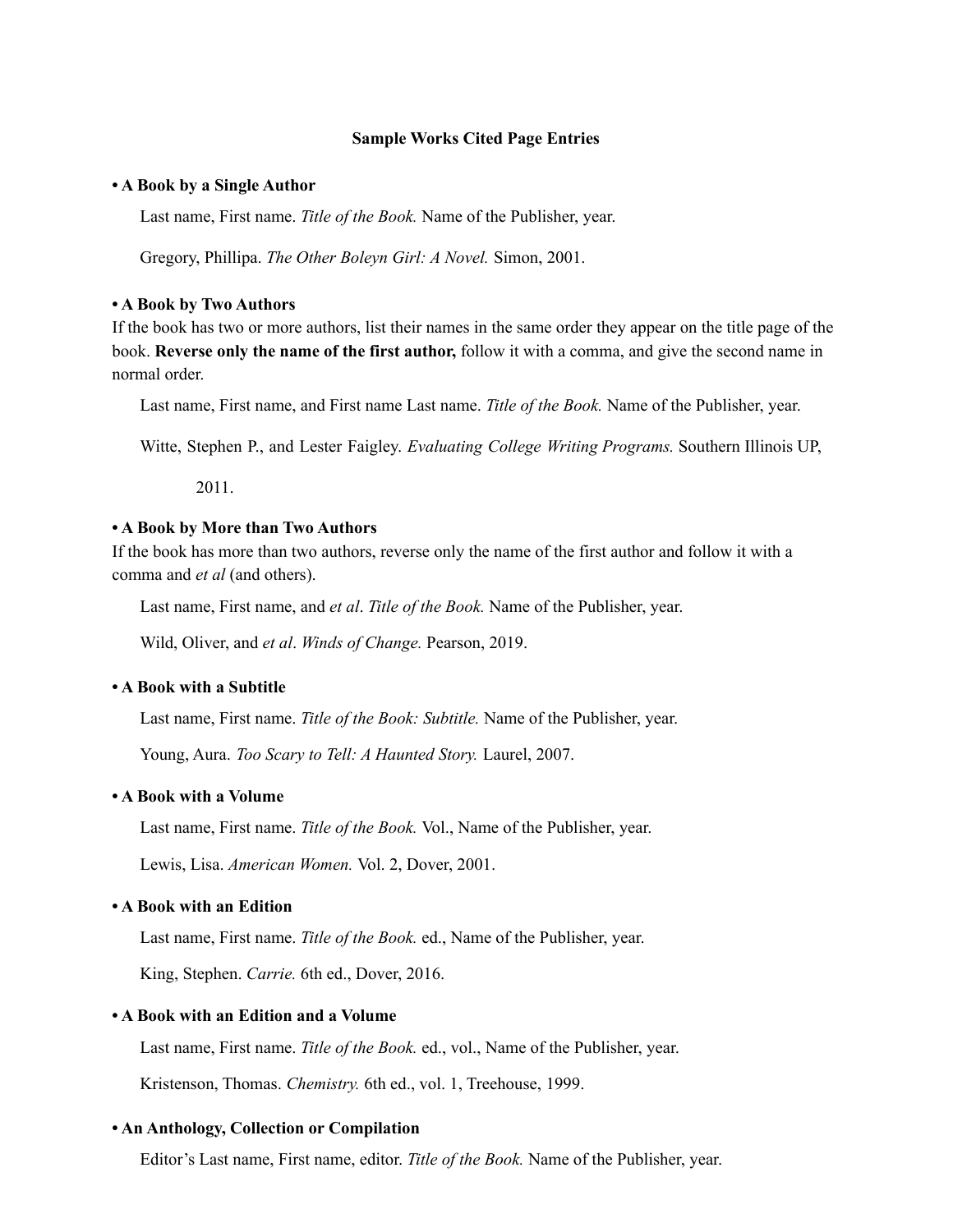Martin, Wendy, editor. *Essays by Contemporary American Women.* Beacon, 1996.

## **• A Work in an Anthology, Collection or Compilation**

Last name, First name. "Title of the Part of the Book Being Cited." *Title of the Anthology.* Edited by

First name Last name. Name of the Publisher, year, pages.

Didion, Joan. "On Going Home." *The Beacon Book of Essays by Contemporary American Women.*

Edited by Wendy Martin. Beacon, 1996, pp. 3-5.

### **• An Article in a Newspaper or Magazine**

Last name, First name. "Title of the Article." *Name of Periodical*, Day Month Year, pages.

Anderson, Laurie. "Music and Its Effects on One's Mood." *Time*, 20 Nov. 2013, p. 25.

### **• An Article in a Scholarly Journal**

Last name, First name. "Title of the Article." *Name of the Journal*, volume, issue, year, pages.

Stewart, Maria W. "Two Texts on Children and Christian Education." *PMLA*, vol. 123, no. 1, 2008, pp. 156-165.

### • A Journal Article in an Online Database (if doi number is available, use it in place of URL)

Last name, First name. "Title of the Article." *Name of the Journal*, volume, number, year, pages,

URL. Accessed Day Month Year.

Gould, Elizabeth. "Women Working in Music Education: The War Machine." *Philosophy of*

*Music Education Review*, vol. 17, no. 2, 2009, pp. 126-143*,*

www. phimureview.com/00\_article. Accessed 12 Nov. 2018.

### **• Entire Website**

Last name, First name (if available). *Name of Site.* Version. Date of creation. URL. Date of access.

Fonseca, Paula. *CCHS Library*. 2021. www.cchslibrary.org. Accessed 26 Mar. 2022.

### **• Page on a Website**

Last name, first name (if available). "Title of the Webpage." *Name of Site*, Sponsor or publisher,

Date of creation, URL. Date of access.

"Athlete's Foot." *WebMD.* WebMD, Sept. 2014,